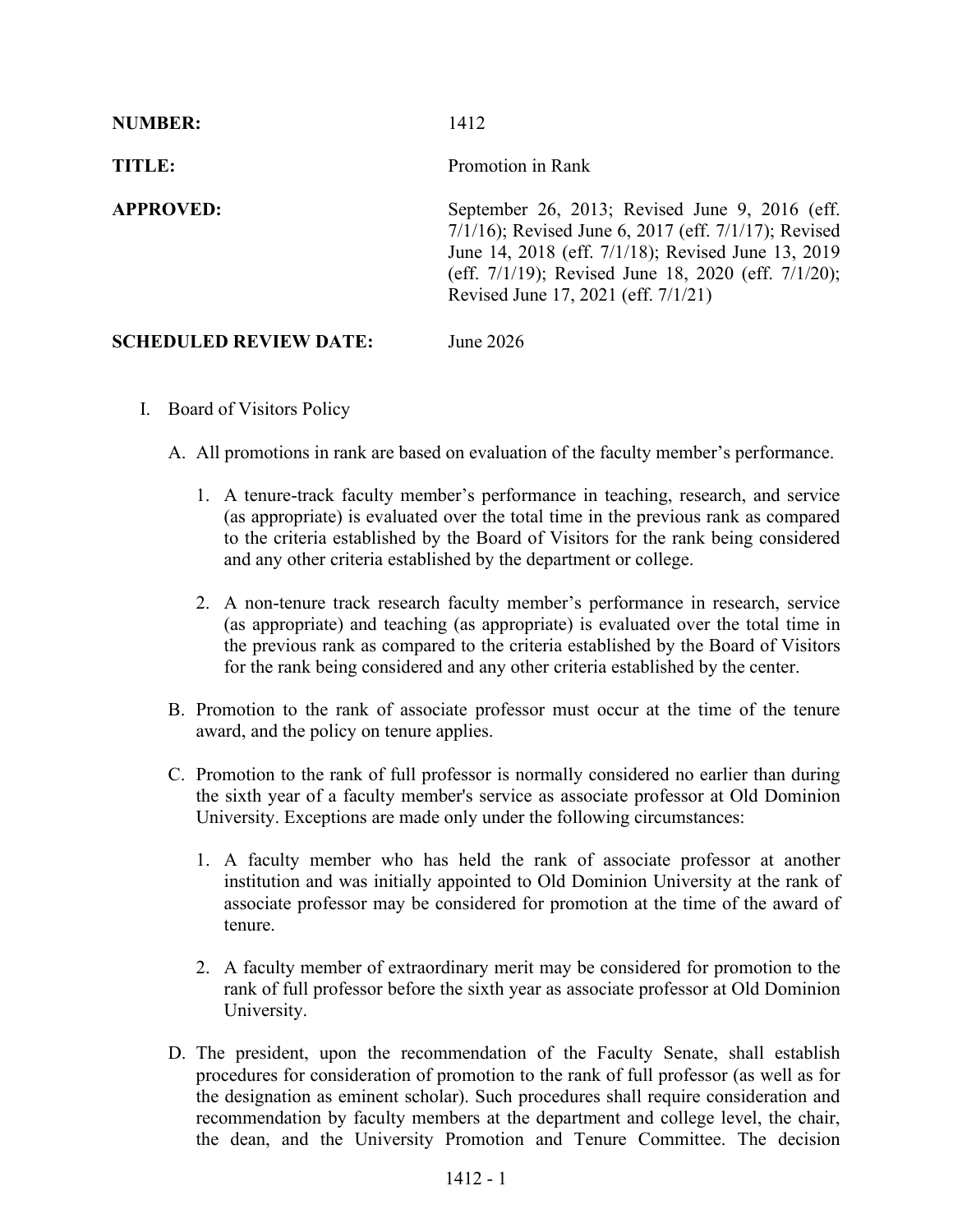concerning promotion is to be made by the provost and vice president for academic affairs. If the provost and vice president for academic affairs decides against promotion, the faculty member may request a review by the president. The decision of the president is final.

- II. Procedures for Promotion in Rank to Full Professor
	- A. Considerations Concerning Promotion
		- 1. Each faculty committee and administrator considering a promotion case must specifically consider factors listed below as they apply to each case in the written recommendations that are submitted up the line to the provost and vice president for academic affairs. In the case of committees, the vote must be recorded in the recommendation, and the reasons produced by the minority members must be specified.
		- 2. Each committee and administrator making a recommendation concerning promotion considers evidence of the faculty member's performance over the total time in which the previous rank has been held as compared to the guidelines for the rank being considered as established by the Board of Visitors and any other guidelines established by the department or college.
		- 3. The total rank structure of the department should be considered.
		- 4. At the least, the committees and administrators should examine faculty information sheets, chair evaluations, dean's evaluations, and any other evidence submitted by the faculty member, the chair of the department, or any other relevant source. It is the responsibility of the department chair and the departmental promotion and tenure committee to provide an assessment of the quality of the publications for the faculty being considered for promotion. It is the responsibility of the faculty member to ensure that all information submitted by him or her in support of promotion is factually accurate and valid, and to provide corroborating evidence (e.g., web links, complete citations, grant numbers, etc.) for all claimed accomplishments. The evidence should address the quality of the journals and the reputation of book and other such publishers. Fraudulent or nonvalid claims can lead to faculty sanctions, including denial of promotion. The chair should work with promotion candidates to ensure the completeness and accuracy of their portfolios. The chair and the department promotion and tenure committee as a part of the regular review process should verify the accuracy of portfolio elements that are central to the promotion case. Should concerns be raised about the validity of a candidate's claims by external or internal reviewers, it is the chair's responsibility to verify those claims. The promotion process will be paused while the chair verifies those claims.
	- B. External evaluation of the faculty member's research and scholarly activity by nationally recognized experts in the field of specialization will be required.
		- 1. The responsibility for initiating the external review, securing the reviewers, and forwarding complete review files to the dean, provost and vice president for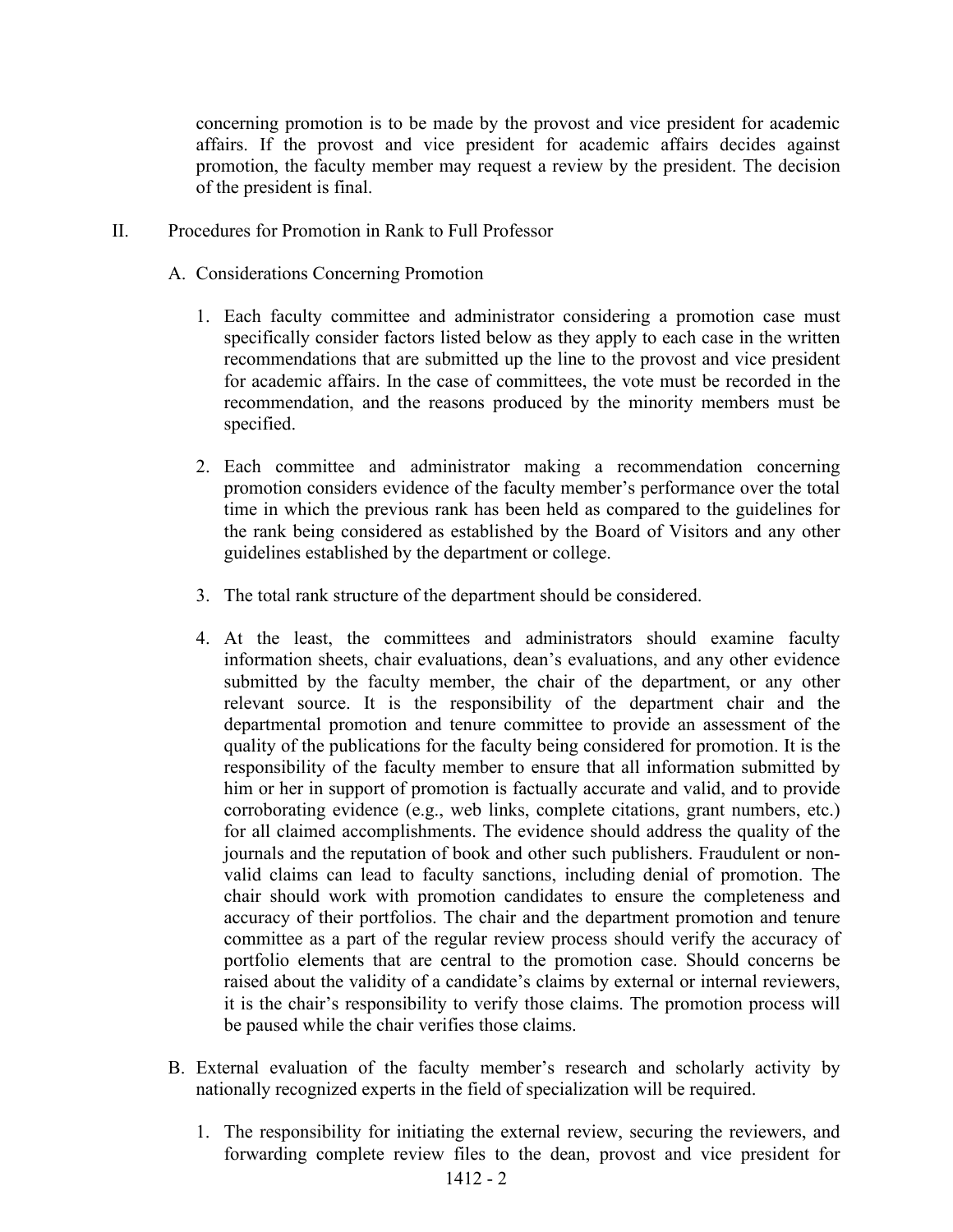academic affairs, and the University Promotion and Tenure Committee belongs to the department chair. If the department chair does not have the rank of full professor, all chair responsibilities for promotion to full professor will be delegated by the dean to a full professor in the department or from another department within the same college who will assume all of the chair's responsibilities described below. This appointed full professor, acting in the role of chair, cannot take part in any deliberations or votes of the departmental, college or University promotion committees while the promotion case is being considered. In promotion of department chairs, the responsibility belongs to the dean.

- 2. External reviewers with academic positions must hold the same rank or higher than the promotion rank for which the faculty member is being considered; exceptions should be justified by the dean. The department tenure and promotion committee and the candidate will prepare separate lists of potential reviewers. The candidate will review both lists and will document personal and professional relationships with all potential reviewers, including potential conflicts of interest. This documentation will become part of the promotion file. The chair (or designee, see 1 above) will select three reviewers from the candidate's list and three reviewers from the department tenure and promotion committee's list; the chair (or designee) will provide the list of reviewers to the dean. The dean will submit an agreed upon list to the provost and vice president for academic affairs for final approval prior to initiating the review process. The final list of external reviewers, together with the documentation of personal and professional relationships by the candidate (as outlined above), should be included as part of the application package for all internal reviewers. External reviewers should not be close collaborators or (former) mentors of the candidate. In general, co-authors on publications should also be excluded as external reviewers, except as permissible under the departmental statement on evaluation of research (see the Policy on the Evaluation of Scholarly Activity and Research). The selection of potential external reviewers must be completed before the end of the semester prior to the submission of credentials for promotion.
- 3. External reviews will be confidential; reviewers will be so advised. Requests for exception to the confidentiality of external reviews should be made directly to the provost and vice president for academic affairs before the reviewers are asked to submit evaluations. If an exception is approved, candidates for promotion will be allowed access to the substance of external reviews, but the authorship of specific external reviews and other identifying information contained therein will remain confidential. All external reviewers will receive a standard letter sent by the chair but prepared by the provost and vice president for academic affairs in consultation with the deans and a copy of the policy on external reviews so their responsibilities will be clear.
- 4. A curriculum vitae will be required of each external reviewer. Each reviewer will be asked to describe any personal or professional relationship with the candidate. It is the responsibility of the chair to include a curriculum vitae of each reviewer. For promotion of department chairs, the responsibility belongs to the dean.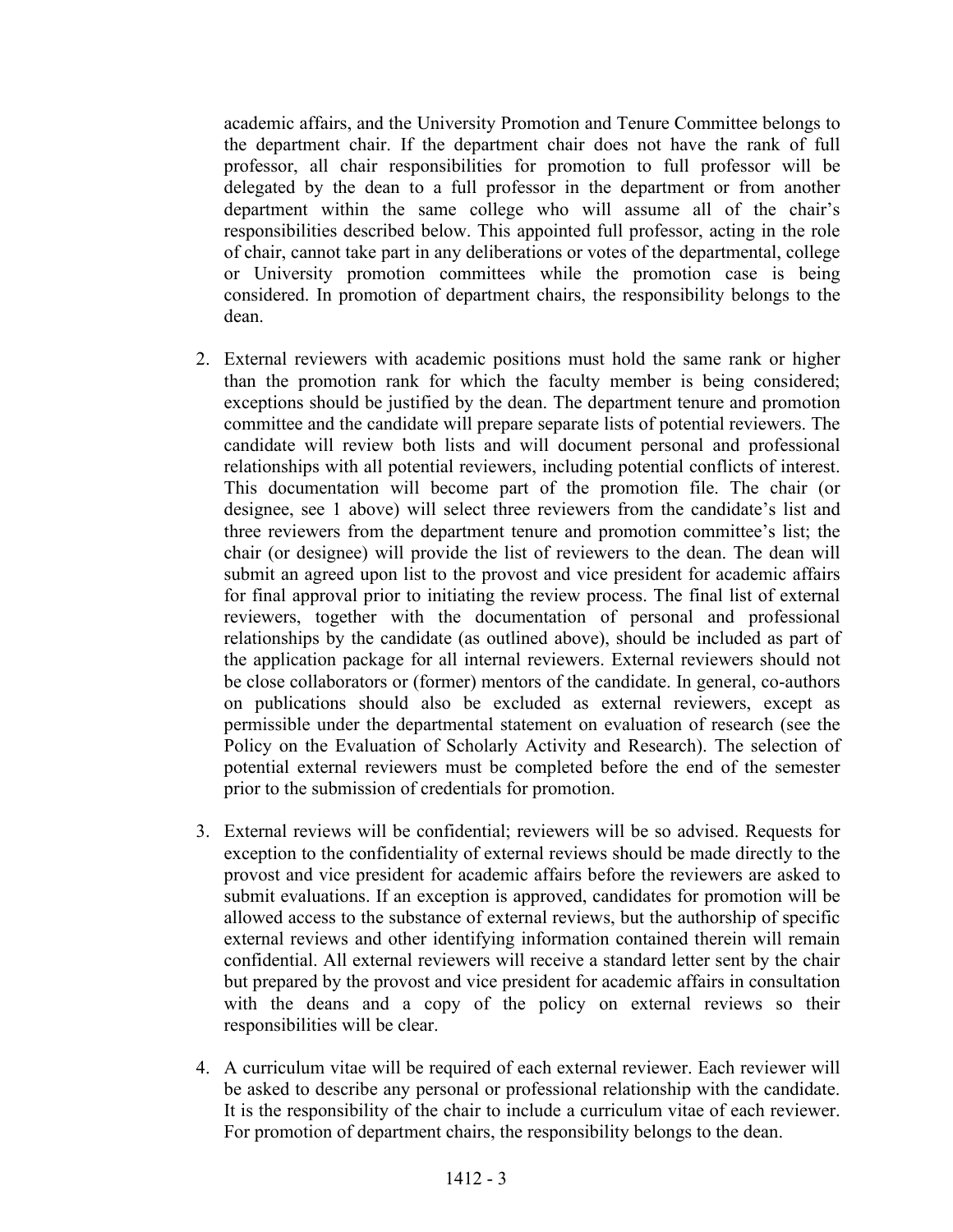- 5. External reviewers will be asked to evaluate all submitted material mailed to them. Candidates for promotion are responsible for the preparation of the research portfolio and curriculum vitae to be sent to external reviewers. In the case of the arts, reviewers may be asked to consider works of art or performances. External reviewers will be asked to evaluate: a) the quality of the scholarship or creative work under review; and b) the scholarly reputation (regional, national, international) of the candidate.
- 6. All candidates for promotion to full professor will be required to have their scholarship evaluated by no fewer than four external reviewers. If fewer than four reviews are received, the chair will choose additional reviewers alternately from the lists of the department promotion and tenure committee and of the candidate.
- 7. The University and college administration will assist departments where reasonable expenses are necessary to obtain appropriate external reviews.
- C. A candidate for promotion in rank is initially considered by the faculty members in the department who hold the rank being considered or above.<sup>[1](#page-8-0)</sup> Only faculty holding the rank of full professor are eligible to deliberate, review, or otherwise participate and vote on candidates for promotion to full professor.
	- 1. In the case of large departments, the faculty members in the rank being considered or above may select a committee from their ranks to consider and make recommendations concerning promotion. In that case, it is the responsibility of the committee to elicit opinions from all faculty members holding the rank being considered or above.
	- 2. In departments where fewer than three members hold appointments in the rank being considered or above, the dean, in consultation with the chair (or designee; see section II.B.1.), will appoint enough additional faculty in the rank or above from other disciplines to form a committee of at least three.
	- 3. Candidates for promotion should provide a statement of potential external and/or internal reviewers with whom there is a conflict of interest, e.g., co-authors, coinvestigators, etc.
	- 4. The group of faculty on the promotion committee elect a chair of the committee among their members. It is the responsibility of that chair to direct the committee members to consider and apply the relevant sections in the Teaching and Research Faculty Handbook and the departmental statement on research evaluation in their comments and votes.
	- 5. No dean, associate dean, assistant dean, or other full-time administrator or department chair (or designee; see section II.B.1.) shall attend or participate in the deliberation of either the departmental, college, or University Promotion and Tenure Committee. The deliberations of all three committees are confidential and must not be shared with anyone outside of the committee.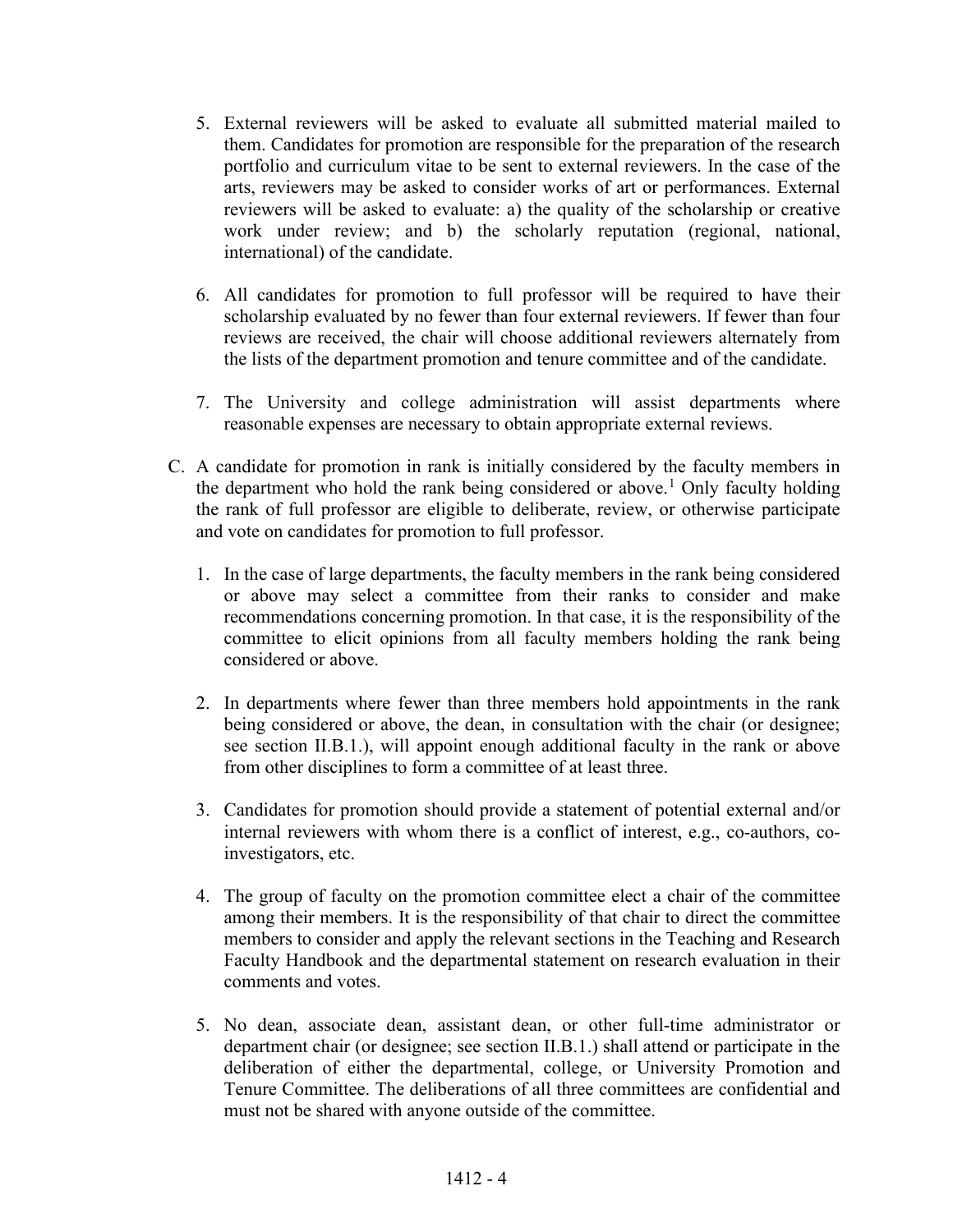- 6. The college committees shall consist of one tenured faculty member from each department in the college. All members of the college promotion and tenure committees shall be elected directly by the faculties they represent for a one-year term renewable twice for a total of three years. This member shall be chosen by majority vote of all full-time, tenure-track teaching and research faculty members of the department, present and voting, by secret ballot before April 15 of each year for the ensuing year. Every reasonable effort should be made to ensure that there are at least three full professors on the college committee. If the elected representative of a department will not be able to attend college committee meetings for a significant time span, the department may elect a temporary replacement for that time span. No person shall serve on a college promotion and tenure committee for more than three years consecutively but is eligible for reelection after an absence of at least one year. Only faculty holding the rank of full professor are eligible to join the deliberations and the vote on candidates for promotion to full professor. If the home department of a candidate for promotion to full professor has no full professor representing it on the college committee, a member of the departmental promotion committee for that candidate (convened as described in section C.1. and C.2. above) shall be elected to serve as its representative only during the duration of the deliberations on that specific candidate. In any case, the representative from a promotion candidate's department will participate in deliberations in the candidate's case but will not cast a vote.
- 7. The University Promotion and Tenure Committee shall consist of one tenured full professor from each of the major degree-granting academic colleges. This member shall be elected by his/her college's promotion and tenure committee(s) by September 15. The University Promotion and Tenure Committee shall elect one of its members as chair.[2](#page-8-1) No person shall serve on the University Promotion and Tenure Committee for more than three years consecutively but is eligible for reelection after an absence of at least one year. The representative from a promotion candidate's college will participate in deliberations in the candidate's case but will not cast a vote.
- 8. Any committee member who participates in the promotion process votes at most only once on any particular case.
- 9. In order to ensure transparency, fairness, and equity in the internal review process, a faculty member or administrator who participates in the promotion process mut disclose any potential conflict of interest that might undermine the credibility of the process. The chair of the department (or replacement, see Section II.B.1.) will work in consultation with the dean of the college to decide whether the person should be excluded from serving on the review committee.
- 10. The faculty member under consideration is informed whenever a committee is considering promotion and is given an opportunity to submit a statement (in electronic form) to the Provost's Office in support of their promotion case, or to correct any factual misinformation in previous recommendations. The Provost's Office will add such statements to the candidate's file.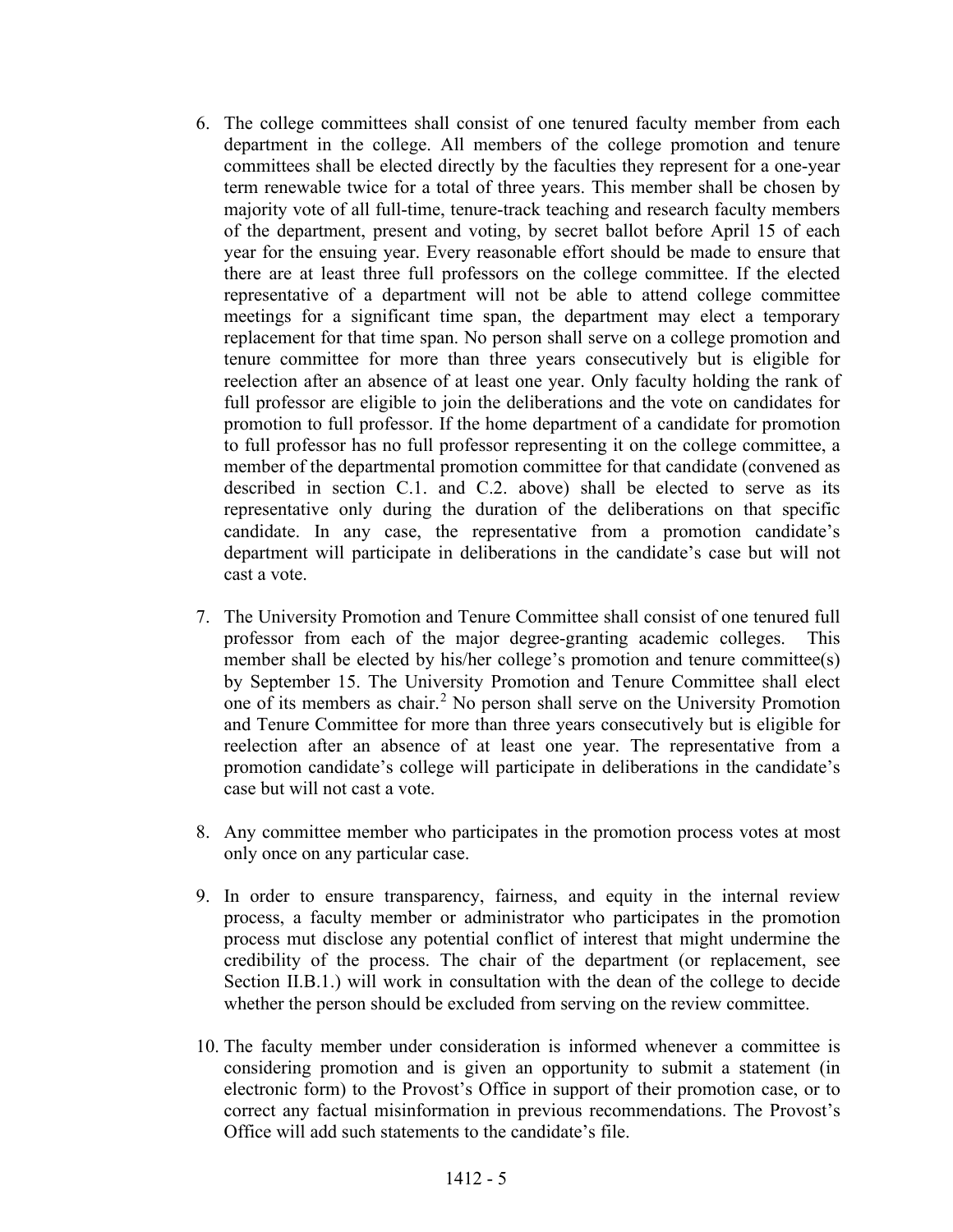- 11. In case of material new accomplishments before the conclusion of the evaluation process, additional documentation may be added to the portfolio with the concurrence of the dean. Such additional material must be clearly marked as such and dated at the time of addition to the promotion file by the Provost's Office. If such additional documentation is considered, this must be clearly documented in the recommendation letters by the committee or individual (e.g. dean) who first see this new material.
- D. The committee or faculty group makes its recommendation concerning promotion to the chair (or designee; see section II.B.1.) together with reasons for the recommendation (including a minority statement in the case of a non-unanimous vote). All eligible committee members shall vote yes or no through a secret ballot after participating (either in person or remotely) in the deliberations of the committee. Proxy votes or votes submitted by non-secure means (e.g., email or communication accessible to a third party) are not permitted. The chair of the committee shall record the names of all members participating in the discussion and voting in the recommendation letter, as well as the total number of votes in favor and against. Only those faculty present as the candidate is being reviewed during the deliberations can participate in drafting or approving the letter. In instances of a non-unanimous vote, the minority opinion must be included in the committee recommendation and the minority must be given the option to write the minority opinion. A copy of the recommendation letter will be sent to the faculty member by the chair of the committee. The department chair (or designee) evaluates independently the credentials of the faculty member, the rank structure of the department, and any additional evidence presented, either by the faculty member or from any other source, and makes a recommendation, with reasons, concerning promotion. A copy of that review and recommendation letter will be sent to the faculty member and the dean by the chair of the department.
- E. If either the departmental committee (or group), or the chair (or designee), or both recommend promotion, the faculty member's credentials together with the recommendation of the faculty committee and the chair (or designee) will be forwarded to a promotion committee of the college for consideration. This committee will make an independent evaluation and make a recommendation concerning promotion with reasons (including reasons of the minority), to the dean. The recommendations will indicate the vote of the committee. All eligible committee members should vote yes or no through a secret ballot after participating (either in person or remotely) in the deliberations of the committee. Proxy votes or votes submitted by non-secure means (e.g., email or communication accessible to a third party) are not permitted. Members who are eligible to vote on a specific candidate's promotion application are defined in section II.C.5. In instances of a non-unanimous vote of all eligible voting members, the minority opinion must be included in the committee recommendation and the minority must be given the option to write the minority opinion.
- F. If neither the faculty committee (or group) nor the chair (or designee) recommend promotion, the faculty member will not be considered for promotion in the coming year unless a review by the college promotion committee and the dean is requested by the faculty member. If a review is requested, the departmental committee and the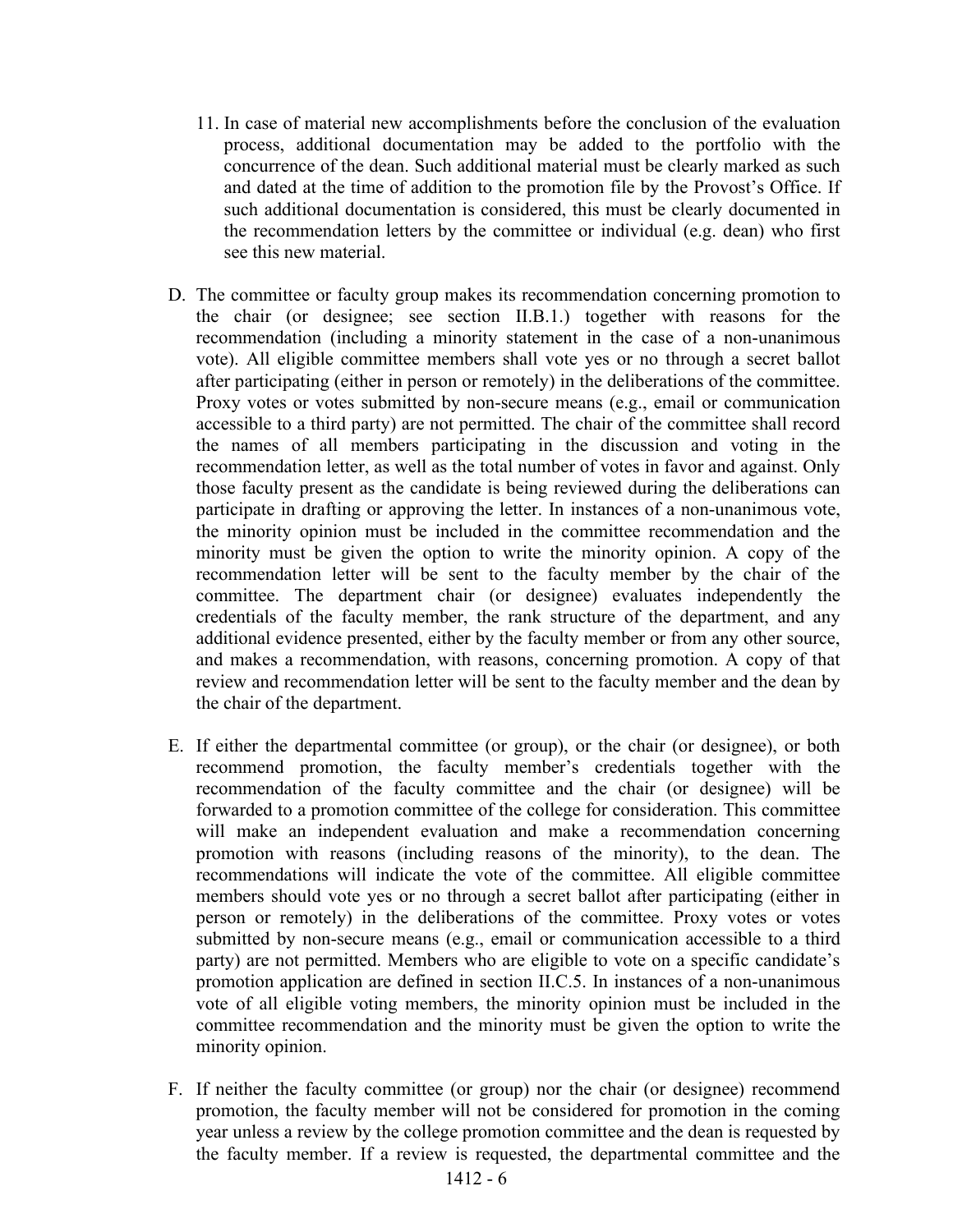chair forward all documents to the promotion committee of the college, which examines them and makes a recommendation concerning promotion to the dean following the stipulations of II.E. above. The dean examines all documents, including the recommendation of the college committee, and makes a determination concerning promotion. If the dean's determination is negative and is in accordance with the recommendations of the departmental committee, the chair, and the college committee, then the faculty member is not promoted for the coming year. If the dean's determination is negative and is not in accordance with all previous recommendations, the faculty member may request a further review by the provost and vice president for academic affairs. The decision of the provost and vice president for academic affairs is final in such cases.

- G. The dean, considering all previous recommendations and all credentials, then makes a recommendation concerning promotion, which is forwarded, with reasons, to the provost and vice president for academic affairs.
- H. The University Promotion and Tenure Committee, consisting of one tenured full professor from each of the major degree-granting academic colleges, examines the facts and all previous recommendations and documentation, and makes a recommendation (with reasons, including minority reasons, if any) concerning promotion which is forwarded to the provost and vice president for academic affairs. All eligible committee members shall vote yes or no through a secret ballot after participating (either in person or remotely) in the deliberations of the committee. Proxy votes or votes submitted by non-secure means (e.g., email or communication accessible to a third party) are not permitted. Members who are eligible to vote on a specific candidate's promotion application are defined in section II.C.6. In instances of a non-unanimous vote of all eligible voting members, the minority opinion must be included in the committee recommendation and the minority must be given the option to write the minority opinion.
- I. On the basis of all the evaluations and recommendations presented, and after consultation with staff, the provost and vice president for academic affairs makes a decision concerning promotion for the coming year. If the recommendations of the committees and administrators that have previously considered the case have not been in agreement with one another, or if the provost and vice president for academic affairs disagrees with the recommendations that have been in agreement with one another, the provost and vice president for academic affairs shall consult with the chair, the dean, and the University Promotion and Tenure Committee before reaching a final decision. The decision of the provost and vice president for academic affairs will consist of one of the following:
	- 1. promotion
	- 2. deferral
- J. If the decision of the provost and vice president for academic affairs is for promotion, the faculty member will receive the higher rank in the subsequent academic year. The decision of the provost and vice president for academic affairs will be reported to the president.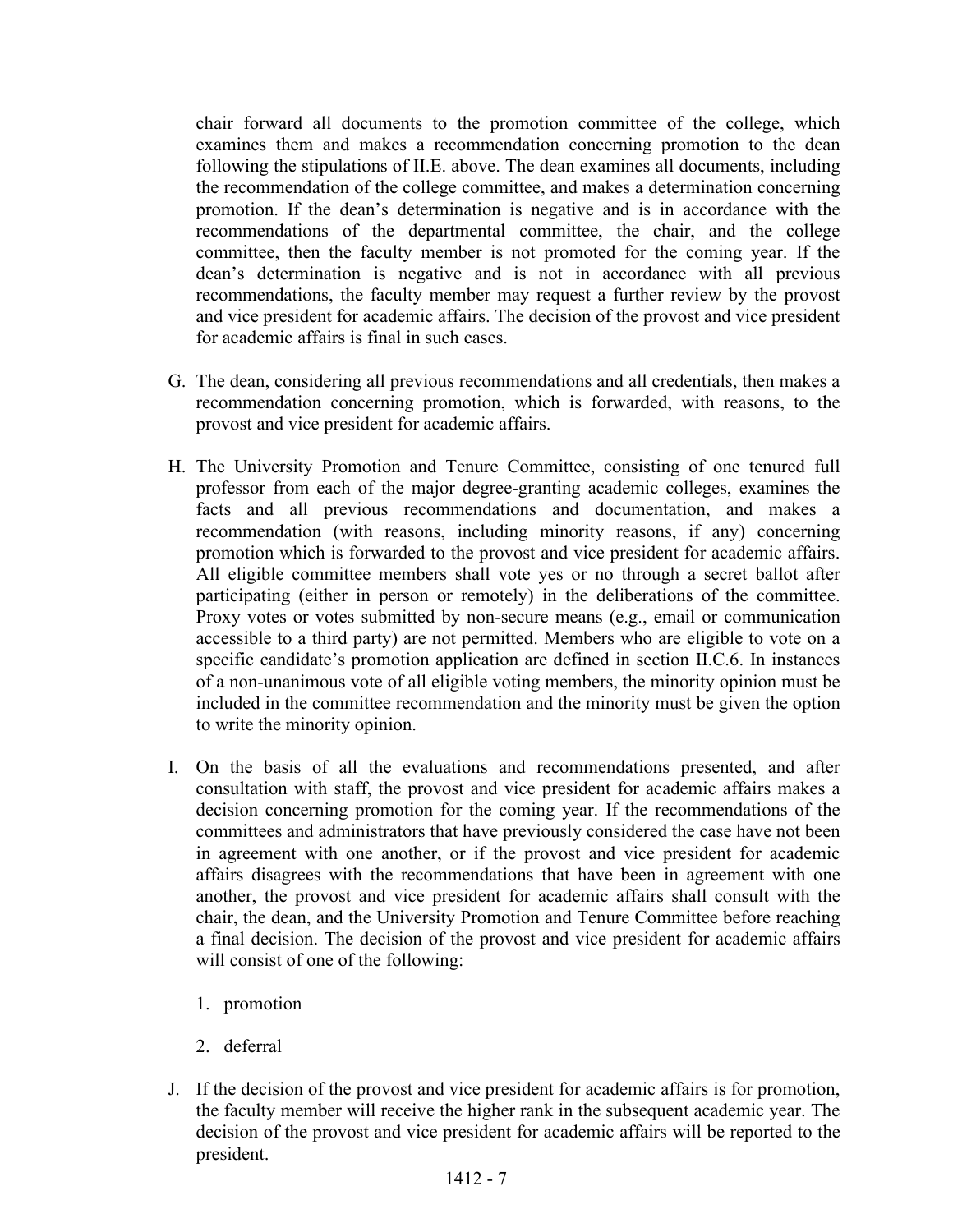- K. The faculty member may request that the president review a negative decision by the provost and vice president for academic affairs. The decision of the president is final.
- L. All promotions are reported by the president to the Board of Visitors.
- M. Copies of the recommendations by all committees, chairs, deans and the provost and vice president for academic affairs shall be provided to the faculty member being considered for promotion. The faculty member will be provided opportunity to correct any factual misinformation in such recommendations by placing a letter in his or her promotion file at any stage, or up until April 1, to the provost and vice president for academic affairs.
- N. The above procedures at the department and college level may be suitably adapted for faculty members who hold interdisciplinary or interdepartmental appointments. The adapted procedures should be recommended by the promotion and tenure committee of the college or colleges involved and approved by the dean or deans and the provost and vice president for academic affairs. Procedures above the college level will be the same as those designated above in all cases.
- III. Research Faculty
	- A. Promotion to the rank of research professor from the rank of research associate professor and promotion to the rank of research associate professor from the rank of research assistant professor shall be upon the recommendation of the department, chair, college promotion and tenure committee, dean and University Promotion and Tenure Committee to the provost and vice president for academic affairs. If the provost and vice president for academic affairs decides against the promotion, the person may request a review by the president. The decision of the president is final.
	- B. The process for promotion to the rank of research professor and promotion to the rank of research associate professor will require external evaluation of the quality of the faculty member's research performance from nationally recognized experts in the faculty member's field; procedures for the external review process can be found in section II.B**.** of this policy.
	- C. For those research faculty who only have appointments in one of the University-level research centers, the following promotion policy will apply. Research centers will establish a promotion committee to review faculty promotions and make recommendations to the center director. Appointments to this committee will follow the guidance of section II.C. of this policy pertaining to departments. This promotion committee should include at least one member from the academic department(s) most closely aligned to the center to ensure promotion considerations are being applied equitably between the faculty assigned to that department and those assigned to the center. In centers where fewer than three members hold appointments in the rank being considered or above, the center director will solicit members of the department(s) most closely aligned to the center, in consultation with the chair(s) of those department(s), to form a committee of at least three. The center director will review faculty promotion recommendations and will recommend to the vice president for research those members who have met the promotion criteria. The vice president